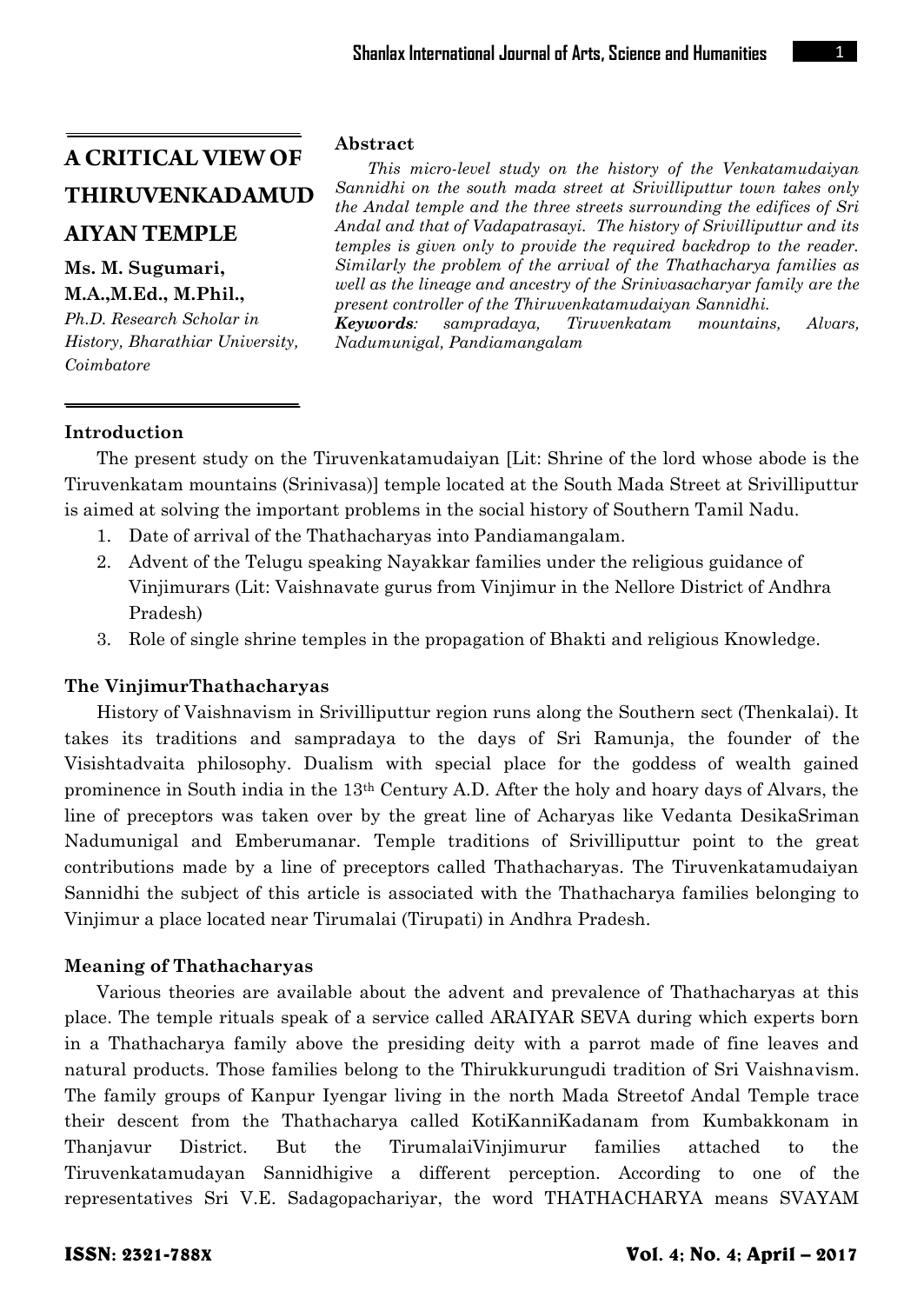#### **A CRITICAL VIEW OF THIRUVENKADAMUDAIYAN TEMPLE**

ACHARYAM one who himself can serve as a perception. He further explained that every head of a Vinjimurar family is authorized to preach five great truths to his eldest son.

- DATTAM (Putting the Thiruman on the forehead)
- NAMAM (Giving the SarmaNama)
- PUNDRAM (Putting the Sacred symbol on the body in 12 places)
- MANDRAM (Initiation into Brahmacharya)
- YAGNYAM (Initiation into the art of performing Homa)

Shri Sadogopachariar further informed this write on that every family has its own set of Mantras to be preserved and recited, on auspicious occasions. A clear historical indicator on the emergence of the Thathacharya families of the Northern tradition appears to be the Srivilliputtur charter of Queen Meeenakshi. During the field survey it was learnt that all the families of the TirumalaiVinjimur. Thathacharyas are born in KausikaGotram. There are at least ten Vinjimur families at Srivilliputtur. All of them are attached to the ArulalaPerumalSannidhiin the Kuppannaiyengar Mandapam (TiruvenkatamudaiyarSannidhi). All the families are descendent of one MANNAR IYENGAR. Fortunately for students if History details of are the Vinjimurar family are available in the form of a genealogical chart in the possession of Shri. Srirangan lived in the west Mada Streetof the Andal temple at Srivilliputtur. The KuppannayangarMandapam is at least four hundred years old.

## **The Tiruvenkatamudaiyan Sannidhi**

The TiruvenkatamudaiyanSannidhi at Srivilliputtur follows the same ground – plan important aspects of the monuments are described. Temple records of the Andal Temple refer to this Sannadhi as KUPPANNAIYENGAR MANDAPAM. Court records calls this as TIRUVENKATAMUDAIYAN SANNIDHI, and the invitations and pamphlets published by the Akudacav it as SRI TIRUVENKATAMUDAIYAN - SRI ARULALAPPERUMAL SANNIDHI.

### **Plan of the Sannidhi**

From North to South the TiruvenkatamudaiyanSannidhi connects the south mada street next to the Sri Andal Temple and the south mada street to the south of it.The entire Sannidhi complex measures an area of 120 feet x 24 feet.The Sannidhi starts with the KODHAI AMMANGA KURADU with some steps leading to the MANIMANADAPAM area. There are raised platforms with a pair of pillars on the East and West covering the entire Width. The super structure on the entrance bears the secret Name of the Southern type (Thenkalai), and a small gopura. Manimandapam has the personal library of Shri Srinivasachariar on the left and Kitchen rooms and a small well on the right hand side. The space between the Manimandapa and the inner pillared mandapa is covered with reinforced concrete at a considerable height higher than the roof of the CHOLAPURAM NAYAKKAR mandapa, as the front portion of the pillared mandapa is called.The Mahamandapa in front of the central sannidhi is having three arches and a set of modern pillar. The area covered by the next three pairs of pillars was erected by a wealthy Nayakkar family of Cholapuram a village located at a distance of about 5kms from Rajapalayam. All the pillars have portrait sculptures of the donors. The mandapa area in front of CholaNayakkarmandapa was caused to be erected by Shri Kuppannaiengar.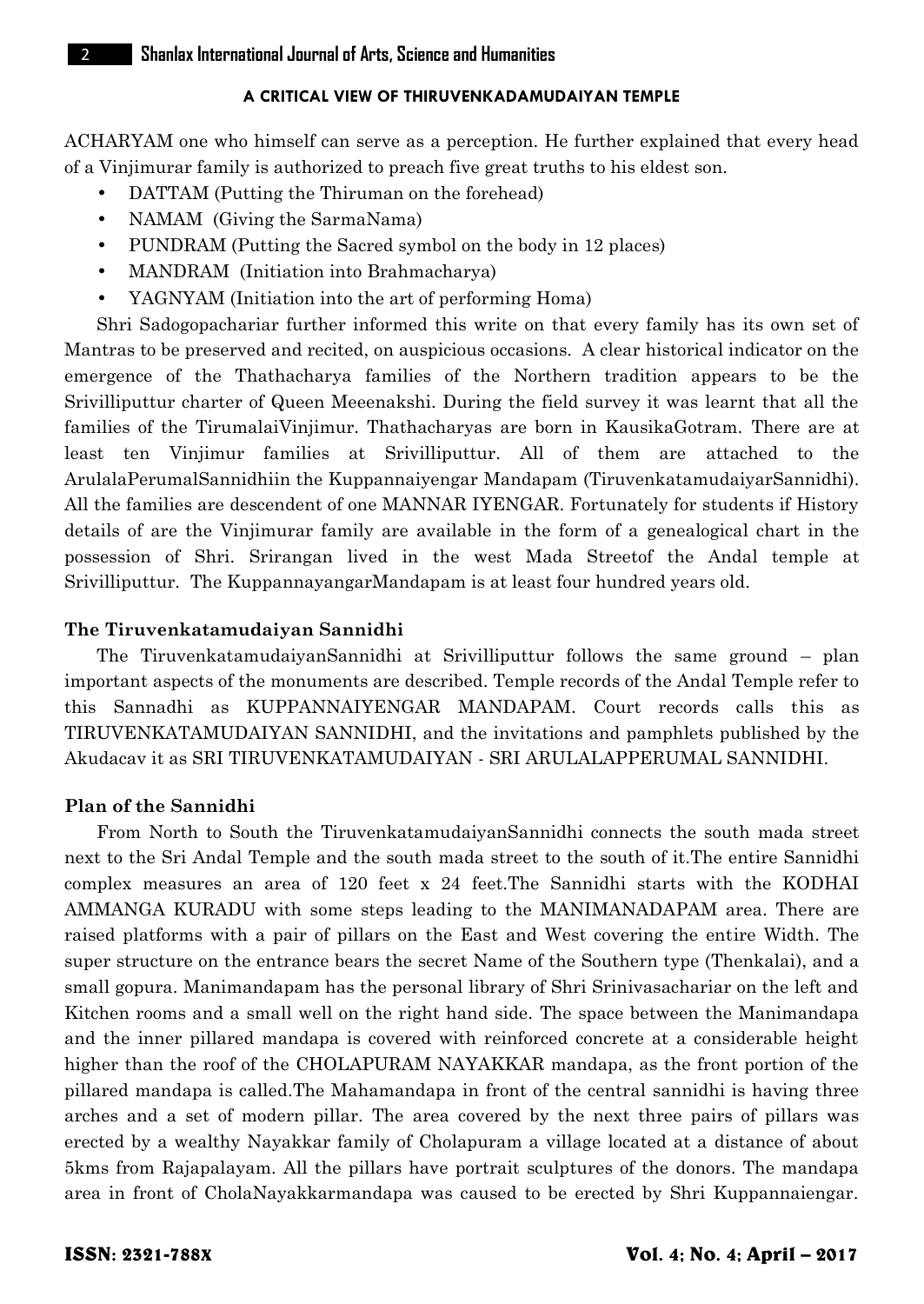#### **A CRITICAL VIEW OF THIRUVENKADAMUDAIYAN TEMPLE**

His portrait is found on the ceiling left side of that mandapa.After the pillared mandapa one enters the mukhamandapa. It is slightly raised and approachable by a set of from the mandapa. A narrow ambulatory goes round the central shrine. There are approach steps from it leading to the central shrine. The central shrine has presiding deity Lord Srinivasa also called Tiruvenkatamudaiyan. It is a sample and elegant idol of Arulalapperumal facing east.The frontal walls of the Central shrine bear the paintings of Dvarapalakas and the Thenkalaiparaphernelias. A small entrance on the eastern wall leads one of the rest house areas. It can also be approached from the gate on the south car street. The rest house consists of two floors. Base floor is square in base floor is square in plan with a marriage hall and some rooms for the use of the parties performing the marriages. There is an interesting tablet on the side wall of the flight of steps recording the constructions of the CholaNayakkar Mandapam by a lady member of a Nayakkar family. In the tablet one can read names like Kondama Nayakkar Venkita Nayakkar Thayarkodhai Ammal, Ubayam and the date in Kollamera namely Third Day of Adi in 1104.

#### **Festivals of the Sannidhi**

The distinctive feature in the Sannidhi is the offerings given to Arulalapperumanar on important days. A daily service in the Sannidhi includes the recitation of Dharious and the vazhiTirinamam. Karthigai festival lasts for 10 days starting from the day of puradam and ending with the day of Bharani Vedaparayanam and Prabhandagoshti are conducted on the day of Bharani the parivatta garland of Sri Andal will come to Lord Srinivas.During the AndalTirukkalyanam in the month of Panguni first festival will be held at the Sannidhi special poojas and Abhishegam are offered on that occasion.In the month of Ani the PeriyalvarUtsava is conducted. There is a separate offering called SURANOTSAVA lamps are bit in the evenings and students of the Vedapatasala repute the NalayiraDivyaPrabandam. Every month special poojas are offered to Lord Srinivasa of the day of Tiruvonam and on the day of Bharani to Arulalaperumal. There is a special ghostly and prabhandam offering is given. AdiBrahmotsavam is a big event in the Sannidi. The provisional images of Andal and Rangamannar are brought to this Sannidhi daily at about 10.00Am. on the first eight days. Gostly and Prabhandam recitations are done daily. The Akutar is honored by a temple garland.In Purattasi month the seventh day of the Brahmotsavam of the Vadapatrasayana temple is conducted here. Abhisayas and Alankarasare performed. There is a service called SYANOTSAVA. In olden days the idol was placed on a VETHI VER car and taken round the car streets.In the month of Margali Puja is performed daily to Lord Srinivasa on days of birth stars of great Alwars and Acharyas special Poojas are offered.

Shri Srinivasachariar mentioned some of the peculiarities of the Sannidhi as follows:

- i) Though it is a temple public worship is permitted.
- ii) There is no paid servant in the temple.
- iii) Agamantes are strictly followed.
- iv) This is the only temple where separate offerings are made to Arulalapperumal.
- v) Acharya Purusha is given prominence only in this Sannidhi.